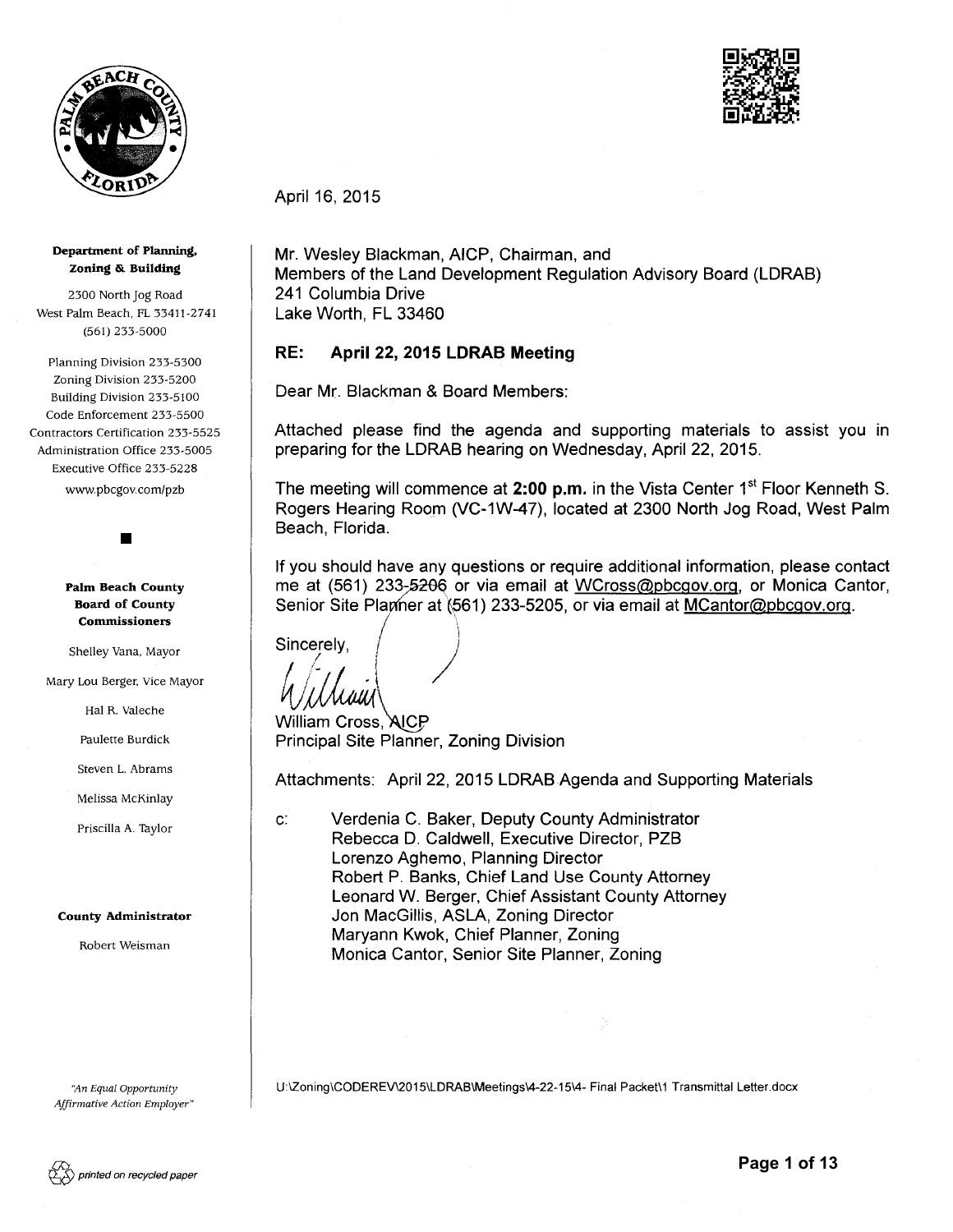# **PALM BEACH COUNTY**

# **LAND DEVELOPMENT REGULATION ADVISORY BOARD (LDRAB)**

# **APRIL 22, 2015**

# **BOARD MEMBERS**

**Wesley Blackman, AICP, Chair** (PBC Planning Congress)

**David Carpenter, RLA, Vice Chair** (District 2)

**Henry D. Studstill,** (District 7) **Vacant** (Association Gen. Cont. of America) **Daniel J. Walesky** (Gold Coast Builders Assoc.) **James M. Brake** (Member at Large/Alternate) **Joni Brinkman** (Palm Beach League of Cities) **Leo Plevy** (Member at Large/Alternate)

**Michael J. Peragine** (District 1) **Terrence N. Bailey** (Florida Engineering Society) **Barbara Katz** (District 3) **Jerome I. Baumoehl** (American Institute of Architects) **James Knight** (District 4) **Tommy B. Strowd** (Environmental Organization) **Lori Vinikoor** (District 5) **Frank Gulisano** (Realtor's Assoc. of the Palm Beaches) **Vacant** (District 6) **Gary Rayman** (Fl. Surveying and Mapping Society)

### **Board of County Commissioners**

**Shelley Vana, Mayor, District 3**

**Mary Lou Berger, Vice Mayor, District 5**

**Hal R. Valeche Commissioner, District 1**

**Paulette Burdick Commissioner, District 2**

**Steven L. Abrams, Commissioner, District 4**

**Melissa McKinlay Commissioner, District 6**

**Priscilla A. Taylor Commissioner, District 7**

**Robert Weisman County Administrator**



"An Equal Opportunity – Affirmative Action Employer" 2300 North Jog Road, West Palm Beach, Florida 33411 (561) 233-5200

U:\Zoning\CODEREV\2015\LDRAB\Meetings\4-22-15\4- Final Packet\2 Coverpage.docx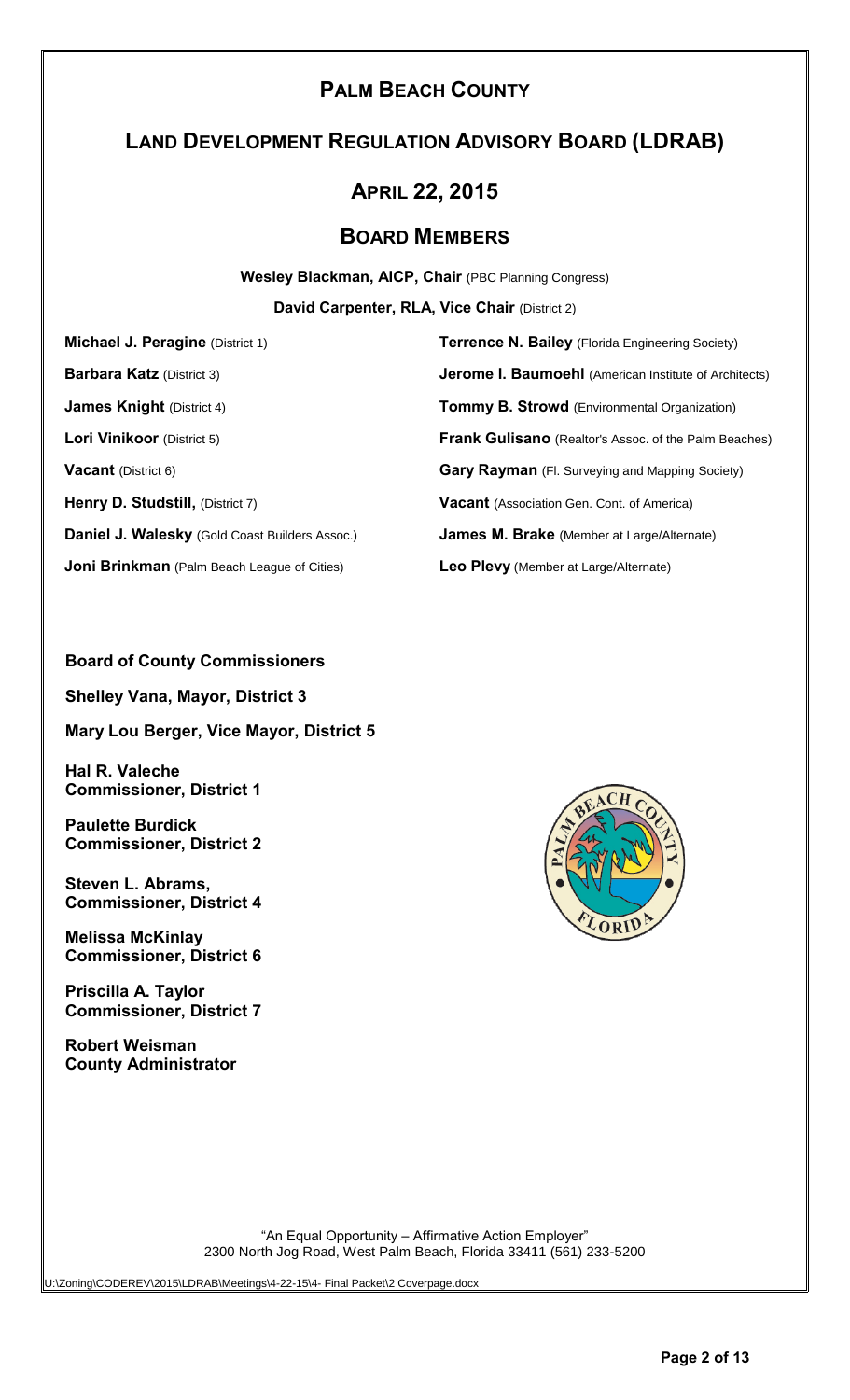

# **LAND DEVELOPMENT REGULATION ADVISORY BOARD (LDRAB)**

# **WEDNESDAY, APRIL 22, 2015 AGENDA 2300 NORTH JOG ROAD 1 ST FLOOR KENNETH S. ROGERS HEARING ROOM (VC-1W-47), 2:00 P.M.**

### **A. CALL TO ORDER/CONVENE AS LDRAB**

- 1. Roll Call
- 2. Additions, Substitutions and Deletions
- 3. Motion to Adopt Agenda
- 4. Adoption of March 25, 2015 Minutes (Exhibit A)

### **B. ULDC AMENDMENTS**

- 1. Exhibit B MUPD Thresholds
- 2. Exhibit C Art. 2.A.1.J, Notification
- 3. Exhibit D Loading Area Screening
- 4. Exhibit E Recreation Buffers within Planned Development Districts (PDDs) and **Subdivisions**

### **C. PUBLIC COMMENTS**

### **D. STAFF COMMENTS**

**E. ADJOURN**

U:\Zoning\CODEREV\2015\LDRAB\Meetings\4-22-15\4- Final Packet\3 FINAL Agenda.docx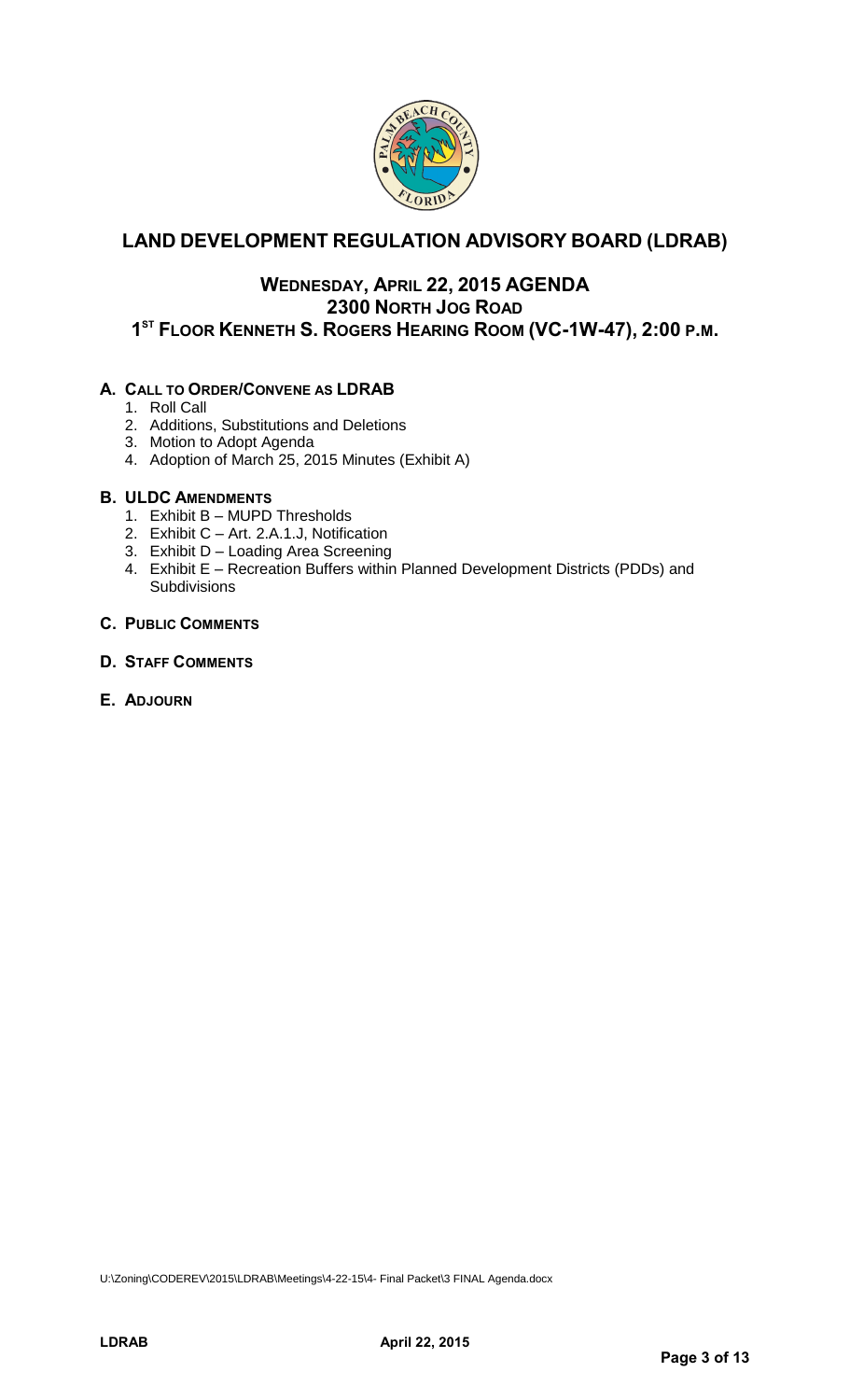#### **EXHIBIT A**

#### **PALM BEACH COUNTY LAND DEVELOPMENT REGULATION ADVISORY BOARD (LDRAB)**

#### **Minutes of March 25, 2015 Meeting**

On Wednesday, March 25, 2015 the Palm Beach County Land Development Regulation Advisory Board (LDRAB), met in the Ken Rogers Hearing Room, (VC-1W-47), at 2300 North Jog Road, West Palm Beach, Florida.

#### **A. Call to Order/Convene as LDRAB**

#### **1. Roll Call**

Vice chair David Carpenter called the meeting to order at 2:04 p.m. Zona Case, Code Revision Zoning Technician, called the roll.

Michael J. Peragine (District 1)

James Brake (Member At Large, Alt.)

Joanne Keller, P.E., Director, Land Development

Monica Cantor, Senior Site Planner, Zoning

**Members Present: 11 Members Absent: 5** David Carpenter (District 2) Wesley Blackman (PBC Planning Congress)<br>Barbara Katz (District 3) Michael J. Peragine (District 1) Jim Knight (District 4) Jerome Baumoehl (AIA)<br>Lori Vinikoor (District 5) Frank Gulisano (PBC Bo Lori Vinikoor (District 5) Frank Gulisano (PBC Board of Realtors)<br>
Henry Studstill (District 7) James Brake (Member At Large, Alt.) Daniel J. Walesky (Gold Coast Build. Assoc.) Joni Brinkman (League of Cities) **County Staff Present:**<br>Terrence Bailey (Florida Eng. Society) **\*** Lenny Berger, Chief As Terrence Bailey (Florida Eng. Society) **\*** Lenny Berger, Chief Assistant County Attorney Gary Rayman (Fl. Surveying & Mapping Soc.) Bryan Davis, Principal Planner, Planning Leo Plevy (Member at Large, Alt.) William Cross, AICP, Principal Site Planner, Zoning

### **Vacancies: 2** Lauren Dennis, Site Planner II, Zoning

(District 6) Zona Case, Zoning Technician, Zoning (Assoc. General Contractors of America)

#### **2. Additions, Substitutions, and Deletions**

Mr. Carpenter noted the distribution of an amendment to the agenda handout and requested that it be included in the motion to adopt the agenda.

#### **3. Motion to Adopt Agenda**

Motion to adopt agenda with the changes in the amendments to the agenda to include Outdoor Runs for Veterinary Clinic by Ms. Vinikoor, seconded by Ms. Katz. Motion passed (10 - 0)**\***.

#### **4. Annual Election of Chair and Vice-Chair**

Motion to re-elect Wes Blackman as Chair, in absentia, by Ms. Vinikoor, seconded by Mr. Knight. Motion passed (10 - 0)**\***. Motion by Ms. Vinikoor to re-elect David Carpenter as Vice-Chair seconded by Mr. Knight. Motion passed (10 - 0)**\***.

- **5. Adoption of November 12, 2014 Minutes (Exhibit A)** Motion to adopt by Ms. Vinikoor, seconded by Mr. Studstill. Motion passed (10–0)**\***.
- **\*** Terrence Bailey arrived at 2:15 p.m.

### **B. ANNUAL ORGANIZATION DISCUSSION**

Ms. Cantor introduced the two new LDRAB Members (Mr. Walesky and Mr. Strowd) and provided a brief overview on the following:

- Internet links to LDRAB/LDRC rules and regulations applicable to members;
- 2014 LDRAB members attendance report;
- Summary of ULDC amendments adopted in Rounds 2014-01 and 2014-02;
- Current LDRAB members list and schedule of 2015 LDRAB meeting dates;
- Zoning Director's memo on deadlines for agencies and privately initiated amendments;
- Proposed amendments for Round 2015-01, including the addition of two amendments: minimum Multiple Use Planned Development (MUPD) thresholds; and, covered loading zones associated with single uses in excess of 50,000 square feet; and,
- Update on active subcommittees, including the ongoing Use Regulations Project (URP) and Landscape Subcommittees. Ms. Cantor requested if there were any additional members to volunteer. Barbara Katz and Lori Vinikoor volunteered to be part of the URP subcommittee.

Motion by Mr. Rayman, seconded by Mr. Knight to appoint Ms. Katz. The motion passed (11 - 0). Motion by Mr. Knight, seconded by Mr. Studstill to appoint Ms. Vinikoor to the URP Subcommittee. The motion passed (11 - 0)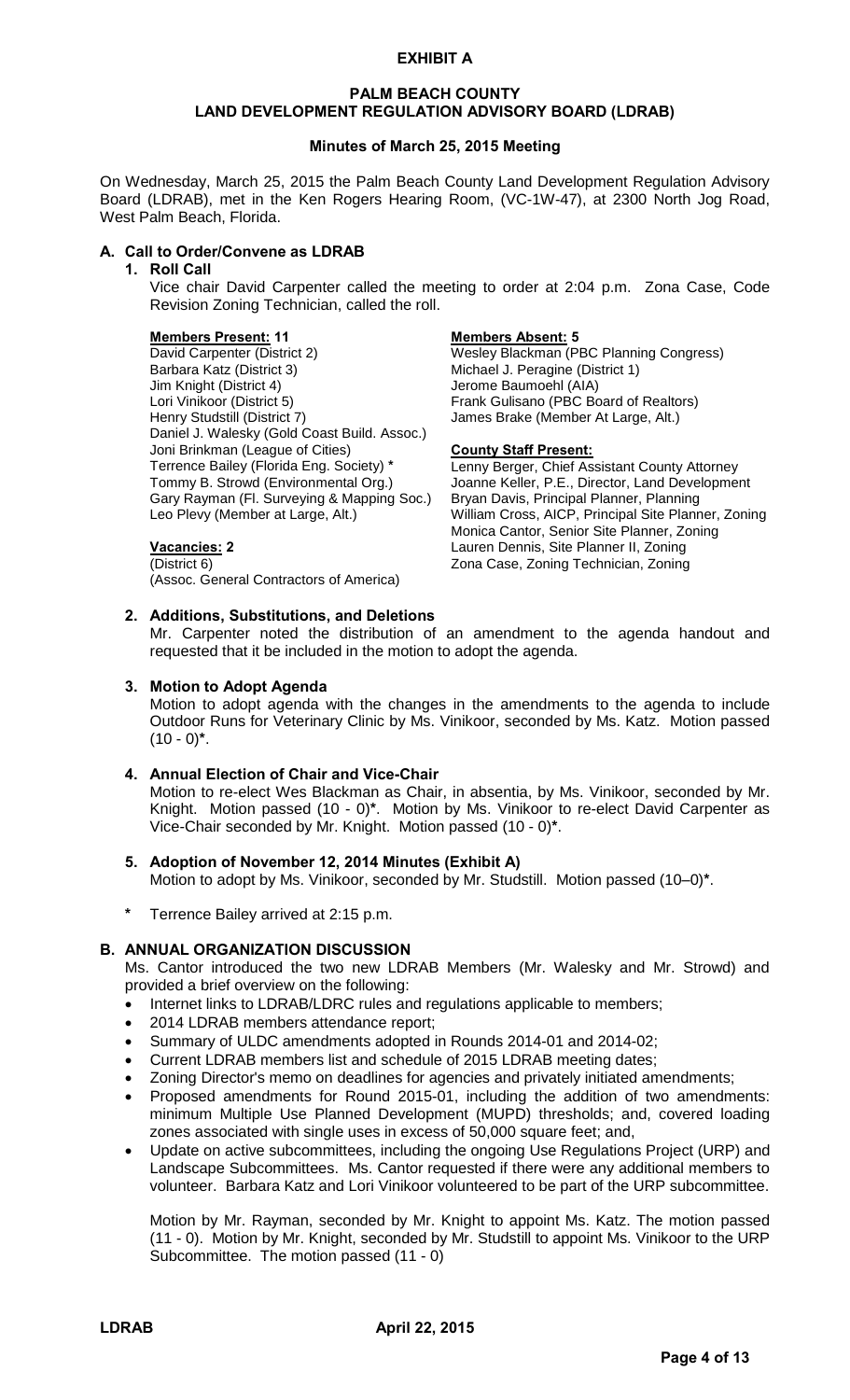#### **EXHIBIT A**

#### **PALM BEACH COUNTY LAND DEVELOPMENT REGULATION ADVISORY BOARD (LDRAB)**

#### **Minutes of March 25, 2015 Meeting**

#### **C. ULDC AMENDMENTS**

#### **1. Exhibit B – Zero Lot Line Home Fences and Walls**

Mr. Cross explained the amendment allows Zero Lot Line (ZLL) property owners to install a fence with a gate within the ZLL maintenance and Roof Overhang Easement with approval from the homeowners association (HOA).

Ms. Vinikoor requested staff to use the term Property Owners Association (POA) in case there is no HOA for the community. Mr. Cross affirmed the change would be incorporated pending confirmation that such was consistent with ULDC standards for associations. Additionally, Mr. Berger advised the need to change the reference in the exhibit on Line 34 from Art. 3.D.2.C.9.c.1 to Art. 3.D.2.C.9.c, Maintenance and Roof Overhang Easement.

Motion to adopt including the modification to POA by Ms. Vinikoor, seconded by Ms. Katz. Motion passed  $(11 – 0)$ .

Editors Note: Staff confirmed that the ULDC utilizes the POA term for legal documents, per Art. 5.F.1.F.1, Property Owners Association (POA) Documents.

#### **2**. **Exhibit C – Type II Kennel, Standards for Outdoor Runs**

Mr. Cross presented the amendments to Type II Kennels. He indicated that fencing screening with opaque hedges is only required when outdoor runs are visible from adjacent properties or Right-of-Way, and updates to the sanitary requirements were made for consistency with current standards adopted for Type III Kennels.

Mr. Cross explained that the amendments to the agenda includes similar updates for Veterinary Clinic.

Mr. Cross indicated that even though Mr. Baumoehl was not present at the meeting, he requested that concerns regarding the minimum six-foot high fence be communicated to the LDRAB. Mr. Baumoehl indicated that in his experience in the design of this type of facilities, veterinary doctors have indicated that with sufficient running distance, there are some dogs that can jump a six-foot high fence. No further discussion took place on this specific topic.

Motion to adopt by Mr. Bailey, seconded by Ms. Katz. Motion passed  $(11 - 0)$ .

#### **D. PUBLIC COMMENTS**

There were no public comments.

#### **E. STAFF COMMENTS**

There were no staff comments.

#### **F. ADJOURN**

The Land Development Regulation Advisory Board meeting adjourned at 2:45 p.m.

Recorded tapes of all LDRAB meeting are kept on file in the Palm Beach County Zoning/Code Revision office and can be requested by contacting the Code Revision Section at (561) 233- 5213.

Minutes drafted by: **Lauren Dennis** 

U:\Zoning\CODEREV\2015\LDRAB\Meetings\4-22-15\5- Draft Minutes, Agendas and Other\Exh. A - final.docx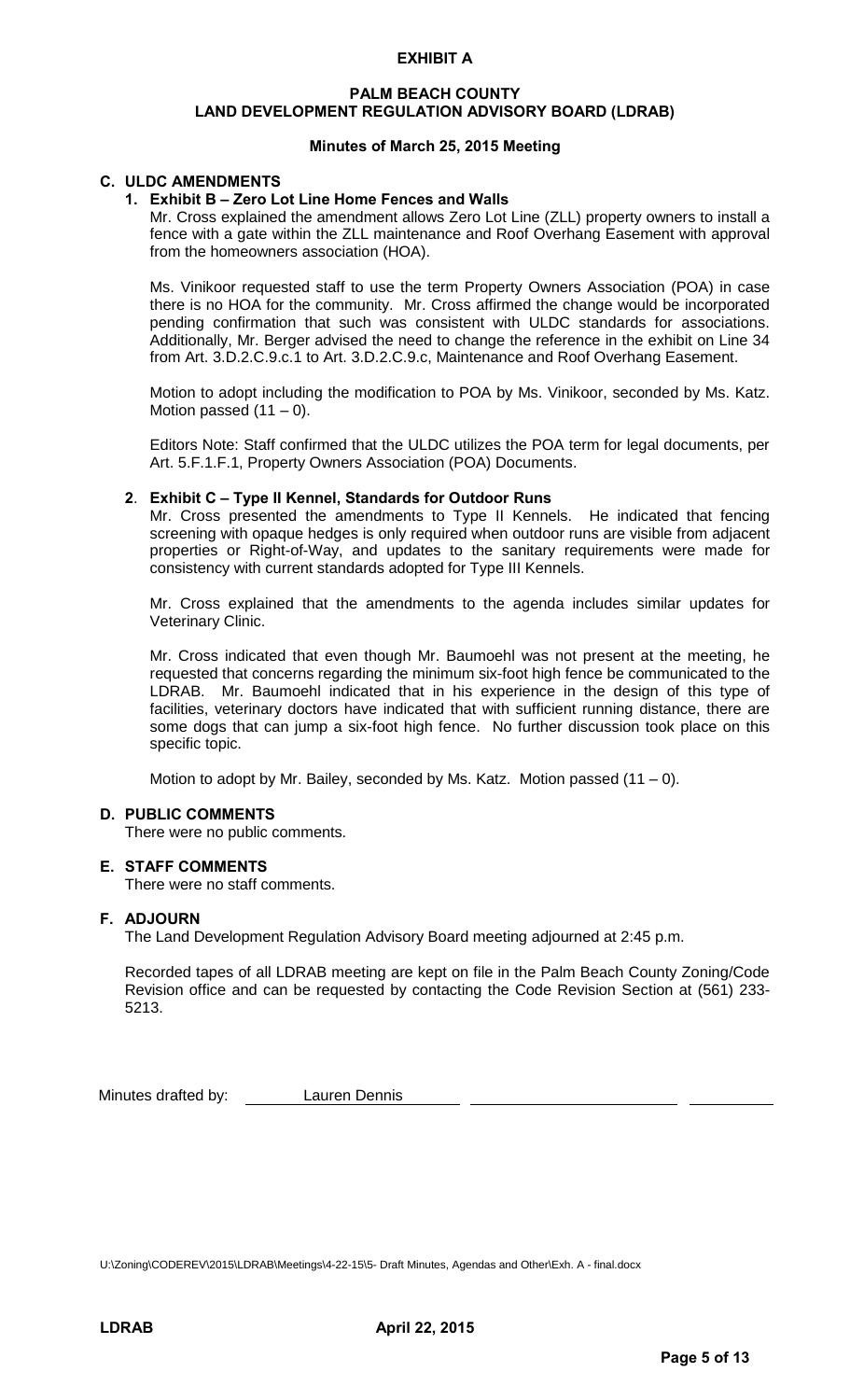# **EXHIBIT B**

# **MUPD THRESHOLDS SUMMARY OF AMENDMENTS**

**(Updated 4/16/15)**

#### 2 **Part 1. ULDC Art. 3.E.3, Multiple Use Planned Development (MUPD) (pages 176-177 of 234), is**  hereby amended as follows:

#### **Reason for amendments:** [Zoning]

Expand options available to developers of commercial or mixed-use projects by deleting the minimum square footage thresholds required for use of the Multiple Use Planned Development District (MUPD) and Mixed Use Planned Development (MXPD). Zoning staff support options for property owners on how their property is developed.

#### **Background and Summary:**

- The deleted square footage thresholds are generally redundant to Table 4.A.4.A, Thresholds for Projects Requiring BCC Approval, thus rendering them meaningless. Prior to 2003, the square footage thresholds for applicants that "wanted to" rezone to an MUPD or MXPD were slightly less than those that mandated a project "had to be" an MUPD or MXPD. In 2003, the minimum square footage threshold was deleted; however, it was inadvertently re-established as part of an amendment in 2006, in which industry requested that the BCC reinstate the lesser pre-2003 thresholds for residential developments (e.g. Planned Unit Developments [PUD]). The proposed amendment is consistent with the 2006 BCC direction regarding PUDs, while allowing additional industry flexibility for certain types of commercial developments.
- Use of the MUPD or MXPD Zoning districts would still require compliance with the minimum lot size (i.e. between 3 and 5 acres). However, use of these optional Zoning districts in lieu of rezoning to a standard district (e.g. General Commercial [CG]), is often beneficial, for reasons including but not limited to: reduces need to subdivide larger parcels, thus reducing vehicular access points to abutting roadways, while encouraging desirable design objectives, including unified architectural design and signage, enhanced landscaping, interconnectivity between uses, and protection of adjacent residential uses.
- 2. Update the MUPD PDR Table to be consistent with other Zoning PDR tables by clarifying that certain PDRs are the minimum required, and clarify applicability of non-residential properties to exclude those supporting residential uses.

#### 5 **CHAPTER E PLANNED DEVELOPMENT DISTRICTS (PDDS)**

#### 6 **Section 3 Multiple Use Planned Development (MUPD)**

#### 7 **….** 8 **C. Thresholds**

- 9 Projects that meet or exceed the square footage threshold indicated in Table 3.E.3.C, MUPD 10 Thresholds or the requirements of Table 3.E.3.D, MUPD Property Development Regulations, in 11 addition to all other minimum MUPD requirements, may be submitted and reviewed as a MUPD. 12 **[Ord. 2006-004] [Ord. 2007-013]**
- 13

14

24 25 26

28

 $\frac{1}{2}$ 

4

|                                                         |                                    |                                   |                                    | $1$ with vieit $\bullet$ in the $\bullet$ in the village of $\bullet$ |                                    |                                                     |                              |                               |                            |
|---------------------------------------------------------|------------------------------------|-----------------------------------|------------------------------------|-----------------------------------------------------------------------|------------------------------------|-----------------------------------------------------|------------------------------|-------------------------------|----------------------------|
| <b>FLU</b>                                              |                                    | GĿ                                | GН                                 | <b>CLO</b>                                                            | CHO                                | <b>IND</b>                                          | EDC(4)<br><del>EDV (1)</del> | <b>GR</b>                     | <b>INST</b>                |
| Saugro Foot<br><del>ouuare r cet</del>                  |                                    | <b>30 UUV</b><br><del>ov.vv</del> | <b>EN NOU</b><br><del>JU.UUU</del> | <b>3U UUU</b><br><del>30.000</del>                                    | <b>EO OOO</b><br><del>JU.UUU</del> | 100.000<br><del>100.000</del>                       | 50.000<br><del>JU.UUU</del>  | 100.000<br><del>100.000</del> | 50.000<br><del>uu.uu</del> |
| <b>IOrd 2014-0251</b><br><del>וט זיו דו שב. זו טו</del> |                                    |                                   |                                    |                                                                       |                                    |                                                     |                              |                               |                            |
| Notes:                                                  |                                    |                                   |                                    |                                                                       |                                    |                                                     |                              |                               |                            |
| $\mathbf{r}$                                            | amendment<br><del>amonumont.</del> | Minimum square footage may        |                                    | $\mathbf{H}$<br>ho roduced<br><del>00 10000000 1000000</del>          |                                    | lower square footage is approved as part of a FIIIA |                              |                               | $\sigma$ and $\sigma$      |

**Table 3.E.3.C - MUPD Thresholds**

 **1. Underlying Land Use**  A MUPD with an underlying nonresidential FLU designation may utilize either land use, or a combination of land uses, to satisfy the requirements of Table 3.E.3.D, MUPD Property Development Regulations. Uses allowed shall correspond to the FLU designation in Table 3.E.1.B, PDD Use Matrix.

#### 20 **D. Property Development Regulations**

21 The minimum lot dimensions, maximum FAR, maximum building coverage, and minimum 22 setbacks in the MUPD district are indicated in Table 3.E.3.D, MUPD Property Development<br>23 Reaulations unless otherwise stated. Regulations, unless otherwise stated.

27 This space intentionally left blank.

#### **Notes:**

Underlined indicates new text.

Stricken indicates text to be deleted. If relocated, destination is noted as: **[Relocated to: ]**. *Italicized* indicates text to be relocated. Source is noted as **[Relocated from: ]**. **….** A series of four bolded ellipses indicates language omitted to save space.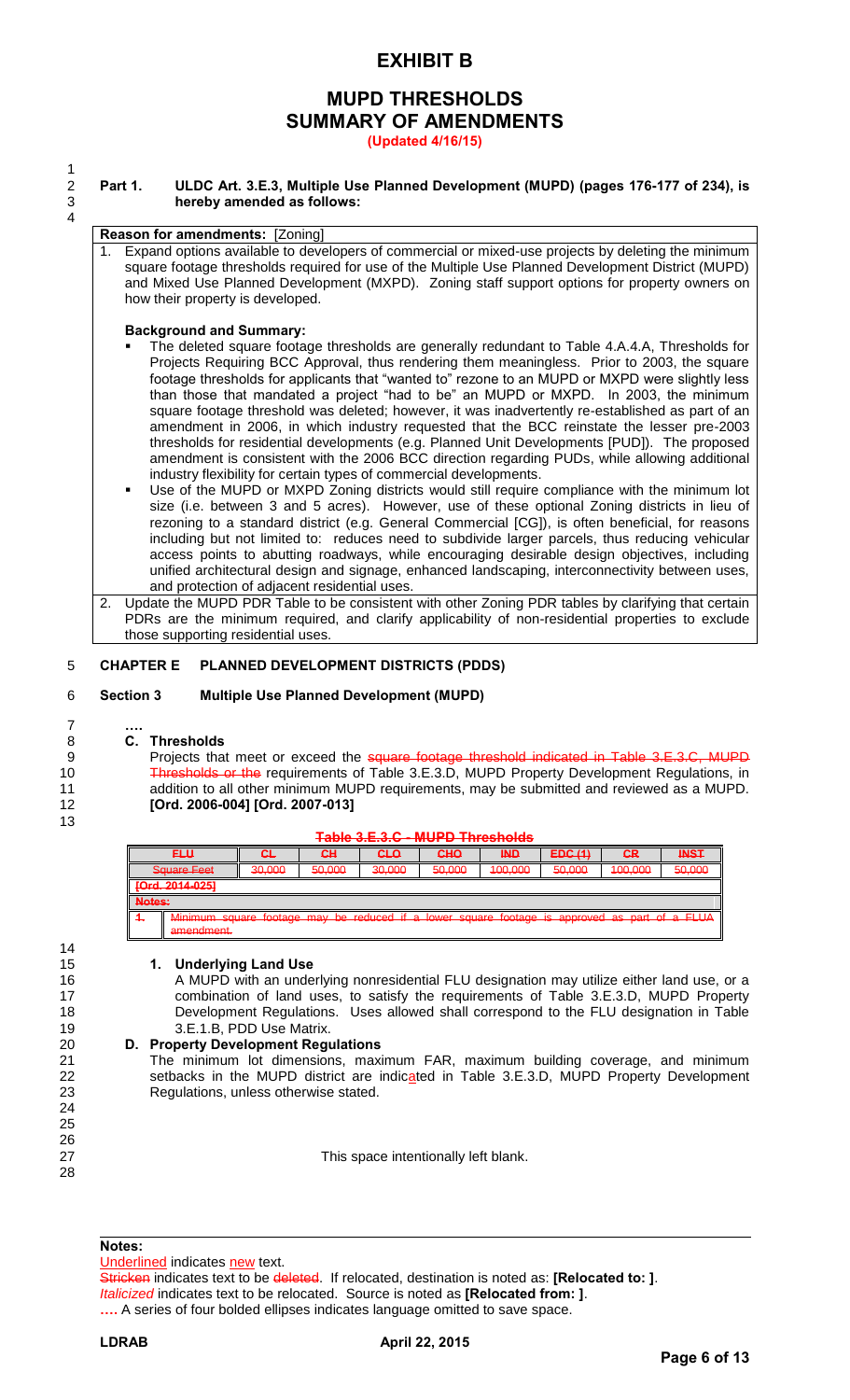## **EXHIBIT B**

### **MUPD THRESHOLDS SUMMARY OF AMENDMENTS (Updated 4/16/15)**

1

#### **Table 3.E.3.D - MUPD Property Development Regulations**

|                               |             | <b>Minimum Lot Dimensions</b> |              | Max.           | Max. Bldg. | <b>Minimum Setbacks (1)</b> |                  |                    |                  |
|-------------------------------|-------------|-------------------------------|--------------|----------------|------------|-----------------------------|------------------|--------------------|------------------|
| <b>FLU Designations</b>       | <b>Size</b> | <b>Width &amp; Frontage</b>   | <b>Depth</b> | FAR $(2)$      | Coverage   | <b>Front</b>                | <b>Side</b>      | <b>Side Street</b> | Rear             |
| <b>CL</b>                     | 3 ac        | 200                           | 200          | $\blacksquare$ | 25 percent | 25                          | $C-15$<br>$R-30$ | 25                 | $C-20$<br>$R-30$ |
| <b>CH</b>                     | 5 ac        | 300                           | 300          | $\blacksquare$ | 30 percent | 30                          | $C-15$<br>$R-30$ | 30                 | $C-20$<br>$R-30$ |
| <b>CLO</b>                    | 3 ac        | 200                           | 250          | $\blacksquare$ | 25 percent | 25                          | $C-15$<br>$R-30$ | 25                 | $C-20$<br>$R-30$ |
| <b>CHO</b>                    | 5 ac        | 200                           | 200          | ٠              | 25 percent | 30                          | $C-15$<br>$R-30$ | 30                 | $C-20$<br>$R-30$ |
| <b>IND</b>                    | 5 ac        | 300                           | 300          | $\blacksquare$ | 45 percent | 30                          | $C-15$<br>$R-40$ | 30                 | $C-20$<br>$R-40$ |
| <b>EDC</b>                    | 5 ac        | 300                           | 300          | $\blacksquare$ | 45 percent | 30                          | $C-15$<br>$R-40$ | 30                 | $C-20$<br>$R-40$ |
| <b>CR</b>                     | 5 ac        | 300                           | 300          | $\blacksquare$ | 30 percent | 30                          | $C-15$<br>$R-40$ | 30                 | $C-20$<br>$R-40$ |
| <b>INST</b>                   | 5 ac        | 300                           | 300          | $\blacksquare$ | 30 percent | 30                          | $C-15$<br>$R-30$ | 30                 | $C-20$<br>$R-30$ |
| IOrd 2007-0011 IOrd 2014-0251 |             |                               |              |                |            |                             |                  |                    |                  |

#### **[Ord. 2007-001] [Ord. 2014-025] Notes:**

Indicates the building setback if the lot abuts a parcel with a non-residentially zoned zoning district or FLU designation, that do not support a residential use designation

**R**<br> **R** Indicates the setback from an adjacent parcel with a residential zoning designation.<br>
1. Setbacks are measured in linear feet from the boundary of the MUPD. 1. Setbacks are measured in linear feet from the boundary of the MUPD.

2. The maximum FAR shall be in accordance with FLUE Table III.C.2 of the Plan, and other related provisions, unless otherwise noted.

#### 3 **….**

**C**

#### 4 **Section 4 Mixed Use Planned Development (MXPD)**

2

5 **….**

12

13

17

18

27

29

# 6 **C. Thresholds**

### 7 **1. Thresholds**

**Projects that meet or exceed the square footage thresholds indicated in Table 3.E.4.C,** 9 MXPD Thresholds or the requirements of Table 3.E.3.D, MXPD Property Development Regulations, in addition to all other minimum MXPD requirements, may be submitted and reviewed as an MXPD. **[Ord. 2006-004] [Ord. 2007-013]** 

#### **Table 3.E.4.C - MXPD Thresholds**

| I                                              | . .<br>œ | . .<br>₩.              | י יי<br>--- | ъπ⊎ |
|------------------------------------------------|----------|------------------------|-------------|-----|
| ľ<br>$\mathsf{I}$<br>auuart <del>a roc</del> t | .        | .<br><del>,,,,,,</del> | .           |     |

#### 14 **12. Land Use Mix**

15 Table 3.E.4.C, MXPD, Land Use Mix, indicates the minimum and maximum percentage of 16 each land use allowed in an MXPD.

| Table 3.E.4.C - MXPD Land Use Mix |  |  |
|-----------------------------------|--|--|
|-----------------------------------|--|--|

| Use Type       | <b>Minimum</b>                                                                                         | <b>Maximum</b> |
|----------------|--------------------------------------------------------------------------------------------------------|----------------|
| Residential    | 50%                                                                                                    | 75 %           |
| Nonresidential | $25 \%$                                                                                                | 50 %           |
| <b>Notes:</b>  |                                                                                                        |                |
|                | Minimum and maximum land use percentages for residential and commercial uses are calculated            |                |
|                | by dividing the total GFA of the specific land use type (either residential or non-residential) by the |                |
|                | total GFA (residential and non-residential) of the MXPD.                                               |                |

#### 19 **23. Density**

20 The maximum density for an MXPD shall be as indicated by the FLU in the Plan. In cases 21 where an underlying residential density is not indicated, the Planning Director shall assign a 22 density based on the residential densities surrounding the proposed MXPD.

#### 23 **D. Property Development Regulations (PDRs)**

24 The minimum lot dimensions, maximum FAR, maximum building coverage, and minimum 25 setbacks in an MXPD are indicated in Table 3.E.4.D, MXPD Property Development Regulations 26 unless otherwise stated.

28 This space intentionally left blank.

### **Notes:**

Underlined indicates new text.

Stricken indicates text to be deleted. If relocated, destination is noted as: **[Relocated to: ]**. *Italicized* indicates text to be relocated. Source is noted as **[Relocated from: ]**. **….** A series of four bolded ellipses indicates language omitted to save space.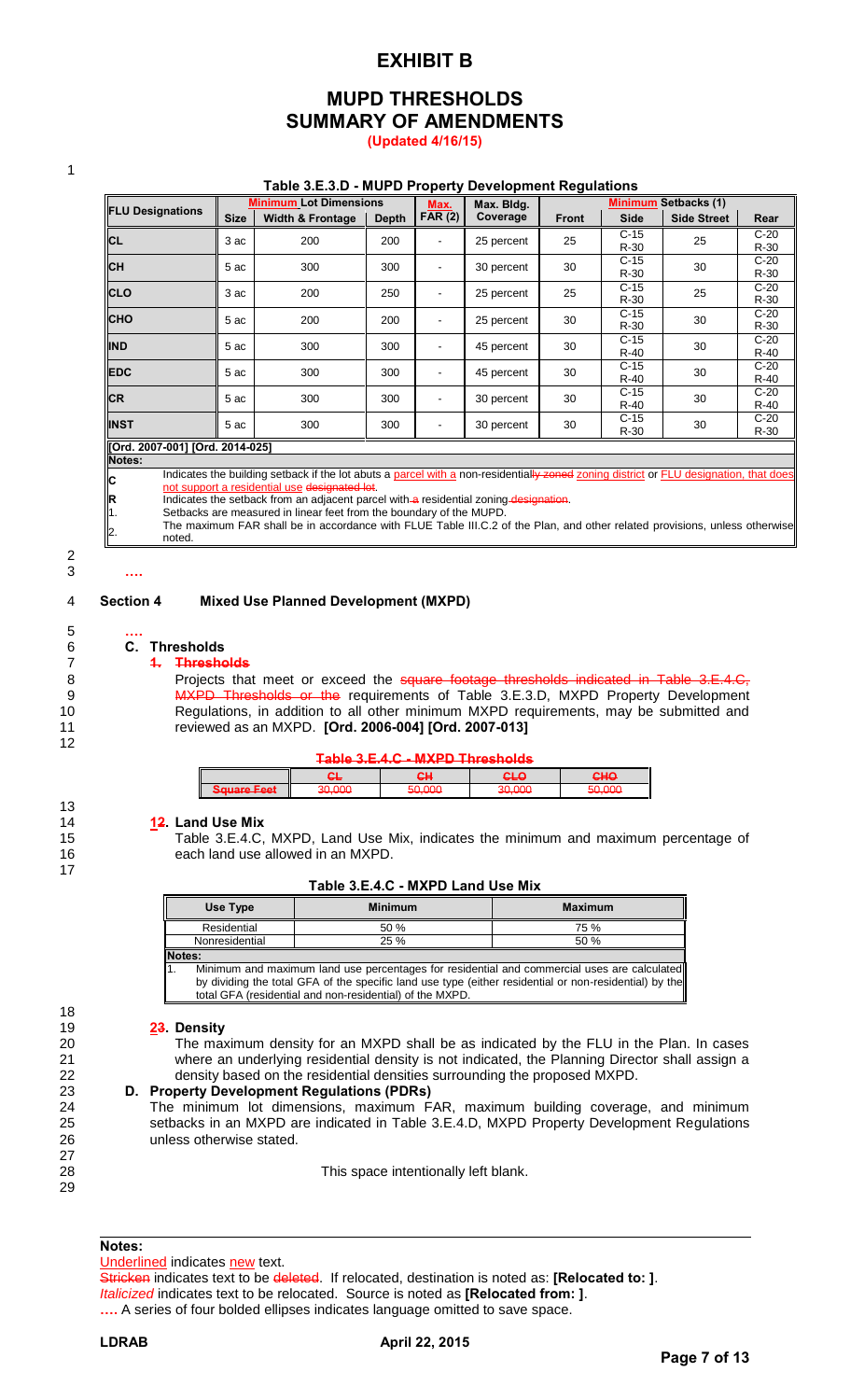### **EXHIBIT B**

### **MUPD THRESHOLDS SUMMARY OF AMENDMENTS (Updated 4/16/15)**

1

2

#### **Table 3.E.4.D - MXPD Property Development Regulations**

| <b>FLU</b>                                            |                                                                                                              | <b>Minimum Lot Dimensions</b>        |              | Max.<br><b>FAR (1)</b> | Max. imum<br>Bldg.<br><b>Building</b><br>Coverage | <b>Minimum Setbacks</b> |                  |                              |                  |
|-------------------------------------------------------|--------------------------------------------------------------------------------------------------------------|--------------------------------------|--------------|------------------------|---------------------------------------------------|-------------------------|------------------|------------------------------|------------------|
|                                                       | <b>Acres</b>                                                                                                 | Width                                | <b>Depth</b> |                        |                                                   | <b>Front</b>            | <b>Side</b>      | <b>Side</b><br><b>Street</b> | Rear             |
| <b>CL</b>                                             | 3                                                                                                            | 200                                  | 200          |                        | 30%                                               | 25                      | $C-15$<br>$R-40$ | 25                           | $C-20$<br>$R-40$ |
| <b>CH</b>                                             | 5                                                                                                            | 300                                  | 300          |                        | 40%                                               | 25                      | $C-15$<br>$R-40$ | 25                           | $C-20$<br>$R-40$ |
| <b>CLO</b>                                            | 3                                                                                                            | 200                                  | 200          |                        | 30%                                               | 25                      | $C-15$<br>$R-40$ | 25                           | $C-20$<br>$R-40$ |
| <b>CHO</b>                                            | 5                                                                                                            | 300                                  | 300          |                        | 40%                                               | 25                      | $C-15$<br>$R-40$ | 25                           | $C-20$<br>R-40   |
| <b>RESIDENTIAL</b>                                    |                                                                                                              | Apply RM district regulations        |              |                        |                                                   |                         |                  |                              |                  |
| <b>RECREATION POD</b>                                 |                                                                                                              | Apply PUD Recreation Pod regulations |              |                        |                                                   |                         |                  |                              |                  |
| <b>NEIGHBORHOOD</b><br><b>PARK</b>                    | Apply PUD Neighborhood Park regulations                                                                      |                                      |              |                        |                                                   |                         |                  |                              |                  |
| [Ord. 2007-001]                                       |                                                                                                              |                                      |              |                        |                                                   |                         |                  |                              |                  |
| Notes:                                                |                                                                                                              |                                      |              |                        |                                                   |                         |                  |                              |                  |
| Ć                                                     | Indicates the setback from an adjacent commercial zoned parcel with a non-residential zoning district or FLU |                                      |              |                        |                                                   |                         |                  |                              |                  |
| designation, that does not support a residential use. |                                                                                                              |                                      |              |                        |                                                   |                         |                  |                              |                  |
| R                                                     | Indicates the setback from an adjacent <i>parcel</i> with residential zoning zoned parcel.                   |                                      |              |                        |                                                   |                         |                  |                              |                  |

1. The maximum FAR shall be in accordance with FLUE Table III.C.2 of the Plan, and other related provisions, unless otherwise noted. **[Ord. 2007-001]**

3 **….**

U:\Zoning\CODEREV\2015\LDRAB\Meetings\4-22-15\4- Final Packet\Exh. B - MUPD Thresholds.docx

#### **Notes:**

Underlined indicates new text.

Stricken indicates text to be deleted. If relocated, destination is noted as: **[Relocated to: ]**. *Italicized* indicates text to be relocated. Source is noted as **[Relocated from: ]**. **….** A series of four bolded ellipses indicates language omitted to save space.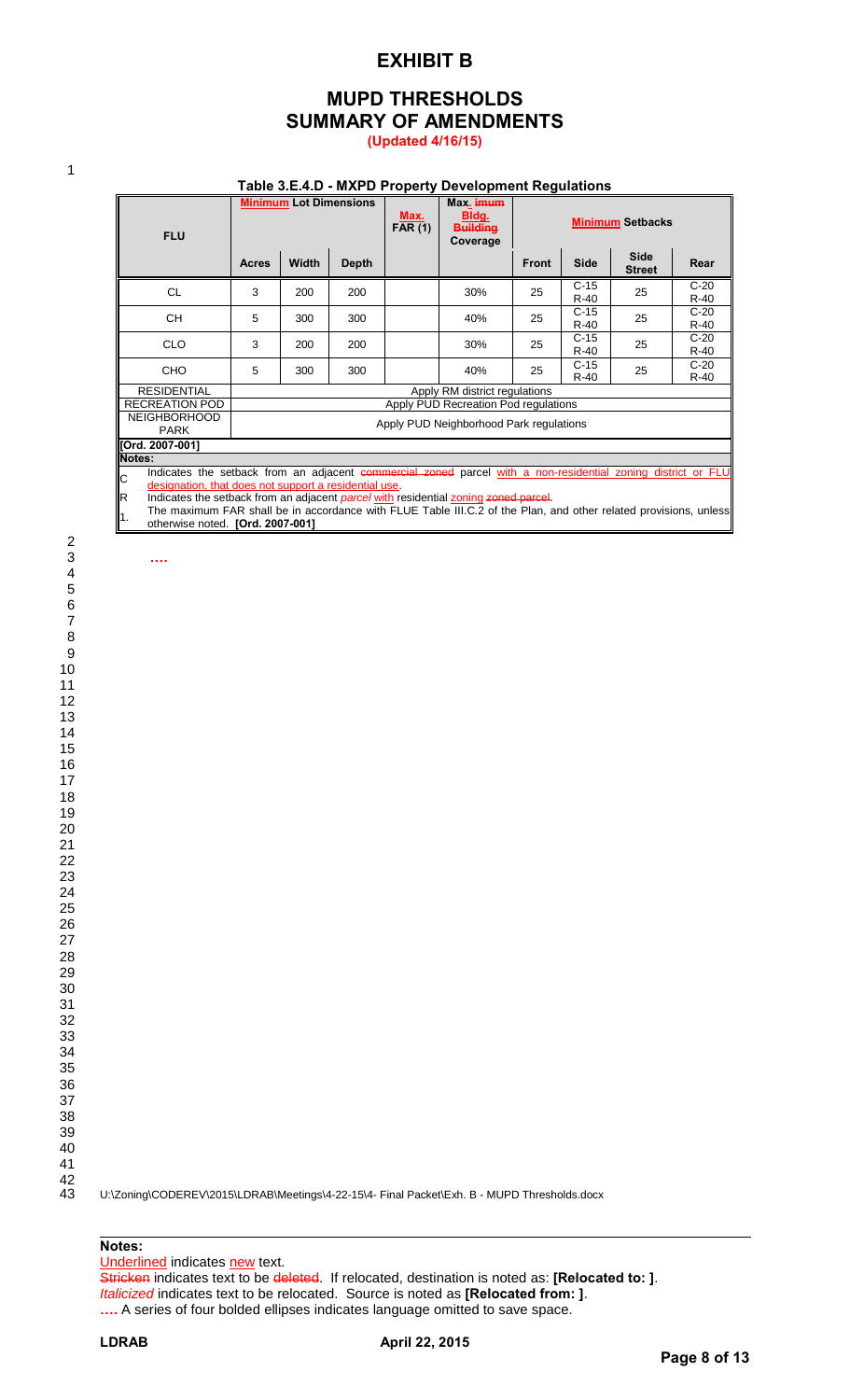# **EXHIBIT C**

# **ART. 2.A.1.J, NOTIFICATION SUMMARY OF AMENDMENTS**

**(Updated 4/16/15)**

 $\frac{1}{2}$ 3

#### 2 **Part 1. ULDC Art. 2.A.1.J, Notification (page 18 of 87), is hereby amended as follows:**

**Reason for amendments:** [Zoning/County Attorney] Update Public Hearing notification requirements to codify current practice of requiring newspaper publication for Development Order Abandonments (ABN) and corrective resolutions. All zoning resolutions adopted by the Zoning Commission and the Board of County Commissioners are required to be legally noticed per F.S. 125.66(2).

#### 4 **CHAPTER A GENERAL**

#### 5 **Section 1 Applicability**

# 6 **J. Notification**

#### 7 **1. Applicability**

- 8 Applications subject to Public Hearing or Type 1B Variance processes, and corrective
- 9 **resolutions**, shall require notification to the public, in accordance with the following table as
- 10 follows: **[Ord. 2011-016]**
- 11
- 

12

22

23

| Table 2.A.1.J – Notification Applicability |  |
|--------------------------------------------|--|

| <b>Process</b>                                                                                                                       | <b>Newspaper Publication</b>                                                                           | <b>Courtesy Notice</b> | <b>Signs</b>                                                                                            |  |  |  |  |
|--------------------------------------------------------------------------------------------------------------------------------------|--------------------------------------------------------------------------------------------------------|------------------------|---------------------------------------------------------------------------------------------------------|--|--|--|--|
| Development Order<br>Abandonment (ABN) (1)                                                                                           | Yes                                                                                                    | N/A                    | N/A                                                                                                     |  |  |  |  |
| <b>Corrective Resolution</b>                                                                                                         | Yes                                                                                                    | N/A                    | N/A                                                                                                     |  |  |  |  |
| <b>Type 1B Variance</b>                                                                                                              | N/A(2)                                                                                                 | Yes                    | Yes                                                                                                     |  |  |  |  |
| <b>Type II Variance</b>                                                                                                              | Yes                                                                                                    | Yes                    | Yes                                                                                                     |  |  |  |  |
| <b>Other Public Hearing</b><br><b>Rezoning, CA, CB,</b><br><b>Requested Use, DOA,</b><br><b>Unique Structure,</b><br><b>Waiver</b> ) | Yes                                                                                                    | Yes                    | Yes                                                                                                     |  |  |  |  |
| <b>TOrd. 2015-</b>                                                                                                                   |                                                                                                        |                        |                                                                                                         |  |  |  |  |
| <b>Notes:</b>                                                                                                                        |                                                                                                        |                        |                                                                                                         |  |  |  |  |
| 11.                                                                                                                                  |                                                                                                        |                        | Applies to Administrative and Public Hearing Abandonments, excluding: Development Orders advertised and |  |  |  |  |
|                                                                                                                                      | abandoned simultaneously as part of a subsequent Development Order; and, Development Orders advertised |                        |                                                                                                         |  |  |  |  |
|                                                                                                                                      | and reviewed for revocation pursuant to Art. 2.E. Monitoring.                                          |                        |                                                                                                         |  |  |  |  |
| $\overline{\mathbf{2}}$                                                                                                              | Reasonable notice shall be required in compliance with F.S. 286.011.                                   |                        |                                                                                                         |  |  |  |  |

#### 13 **21. Newspaper Publication**

14 Notice shall be published in a newspaper of general circulation in PBC in accordance with 15 **F.S. §125.66** and Chapter 163. Type 1B Variance shall be exempt from this requirement. 16 **[Ord. 2011-016]** 

#### 17 **32. Courtesy Notice**  18 **a. Applicability and Mailing Boundary**

19 Courtesy notices shall be mailed to all property owners, interested parties or other 20 entities identified in Table 2.A.1.J, Courtesy Property Notice Requirements. **[Ord. 2006-** 21 **036] [Ord. 2008-003] [Ord. 2011-016]**

|  | Table 2.A.1.J Courtesy Property Notice Requirements |
|--|-----------------------------------------------------|
|  |                                                     |

|                                                                                                                         | <b>Recipients and Boundaries</b>                                                                     |                                                                                                      |                                           |  |  |  |
|-------------------------------------------------------------------------------------------------------------------------|------------------------------------------------------------------------------------------------------|------------------------------------------------------------------------------------------------------|-------------------------------------------|--|--|--|
| <b>Process</b>                                                                                                          | <b>Certified Mail</b>                                                                                | <b>Regular Mail</b>                                                                                  | <b>Regular Mail</b>                       |  |  |  |
|                                                                                                                         | 0 to 300 feet (1)                                                                                    | 301 to 500 feet (1)                                                                                  | within One Mile (1)                       |  |  |  |
| <b>Type 1B Variance</b>                                                                                                 |                                                                                                      | ΝA                                                                                                   |                                           |  |  |  |
| <b>Type II Variance</b>                                                                                                 | All owners of real property<br>(2), condominium<br>associations (3) and POAs,<br>HOAs or equivalent. | <b>NA</b>                                                                                            |                                           |  |  |  |
| <b>Other Public Hearing</b><br>(Rezoning, CA, CB,<br>Requested Use, DOA,<br><b>Unique Structure,</b><br><b>Waiver</b> ) |                                                                                                      | All owners of real property<br>(2), condominium<br>associations (3) and POAs,<br>HOAs or equivalent. | <b>Counties and Municipalities</b><br>(4) |  |  |  |
| [Ord. 2011-016] [Ord. 2012-003]                                                                                         |                                                                                                      |                                                                                                      |                                           |  |  |  |
| Notes:                                                                                                                  |                                                                                                      |                                                                                                      |                                           |  |  |  |
| <br>                                                                                                                    |                                                                                                      |                                                                                                      |                                           |  |  |  |

24 **b. Notice Content** 

25 Courtesy notices shall include the following information: **[Ord. 2011-016]** 

- 26 1) A general summary of the application; **[Ord. 2011-016]**
- 27 2) A date, time and place for the Public Hearing(s); **[Ord. 2011-016]**
- 28 3) A general location map of the subject property; and, **[Ord. 2011-016]**
- 29 4) A statement indicating that interested parties may appear at the Public Hearing and 30 be heard regarding the request. **[Ord. 2011-016]**

#### **Notes:**

Underlined indicates new text.

Stricken indicates text to be deleted. *Stricken and italicized* means text to be totally or partially relocated. If being relocated destination is noted in bolded brackets **[Relocated to: ]**.

*Italicized* indicates text to be relocated. Source is noted in bolded brackets **[Relocated from: ]**. **….** A series of four bolded ellipses indicates language omitted to save space.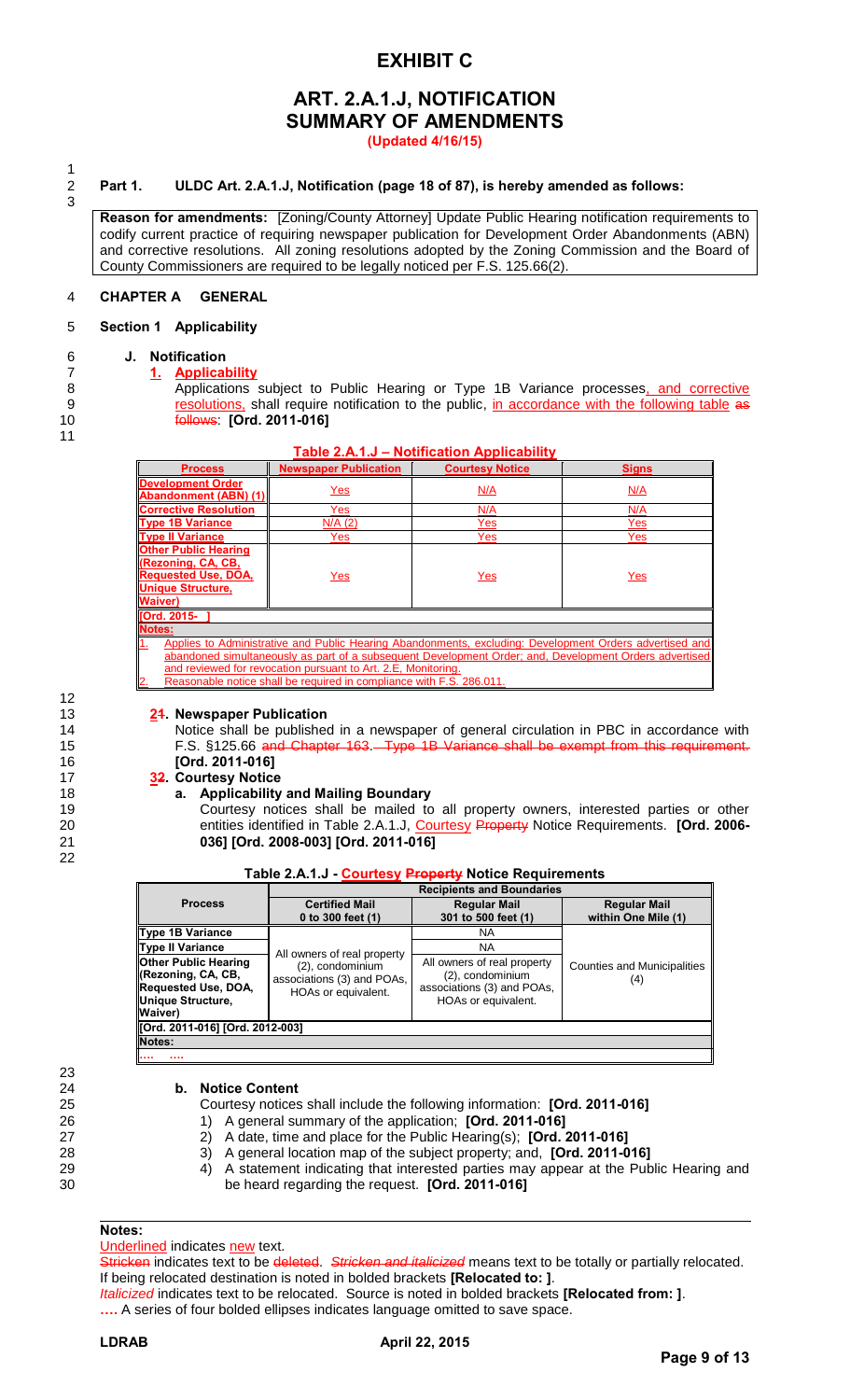### **EXHIBIT C**

# **ART. 2.A.1.J, NOTIFICATION SUMMARY OF AMENDMENTS**

**(Updated 4/16/15)**

# **c. Failure to Receive Courtesy Notice**

2 Failure to receive a notice shall not be deemed a failure to comply with Art. 2.A.1.J.<br>3 Notification, this requirement or be grounds to challenge the validity of any decision made 3 Notification, this requirement or be grounds to challenge the validity of any decision made<br>4 by the approving authority. [Ord. 2011-016] by the approving authority. **[Ord. 2011-016]** 

# **43. Signs**

a. The property subject of the application shall have notices posted by the applicant with 7 information of the public hearing on a sign provided by the PBC at least 15 days in<br>8 advance of any public hearing. One sign shall be posted for each 250 feet of frontage advance of any public hearing. One sign shall be posted for each 250 feet of frontage along a street up to a maximum of ten signs. All signs shall be: **[Ord. 2010-022] [Ord. 2011-016] [Ord. 2012-003]** 

 1) Evenly spaced along the street when more than one sign per property is required; **[Ord. 2011-016] [Ord. 2012-003]**

- 2) Setback no more than 25 feet from the property line; and, **[Ord. 2011-016]**
- 3) Erected in full view of the public. **[Ord. 2011-016]**

Where the property does not have sufficient frontage on a street, signs shall be in a **Increme location acceptable to the Zoning Director.** The applicant shall submit photographs 17 confirming the signs have been posted. The failure of any such posted notice to remain 18 in place after it has been posted shall not be deemed a failure to comply with Art. 2.A.1.J. 19 Notification this requirement or be grounds to challenge the validity of any decision made 20 by the approving authority. The applicant shall also be required to ensure the signs have been removed no later than five days after the final hearing. **[Ord. 2010-022] [Ord. 2011-016]**

# **b. Exceptions**

Signs posted by a public agency or the BCC may be posted on the nearest street or at major intersections leading to and within the subject property.

**….**

U:\Zoning\CODEREV\2015\LDRAB\Meetings\4-22-15\4- Final Packet\Exh. C - Art. 2.A.1.J, Notification.docx

### **Notes:**

Underlined indicates new text.

Stricken indicates text to be deleted. *Stricken and italicized* means text to be totally or partially relocated. If being relocated destination is noted in bolded brackets **[Relocated to: ]**. *Italicized* indicates text to be relocated. Source is noted in bolded brackets **[Relocated from: ]**. **….** A series of four bolded ellipses indicates language omitted to save space.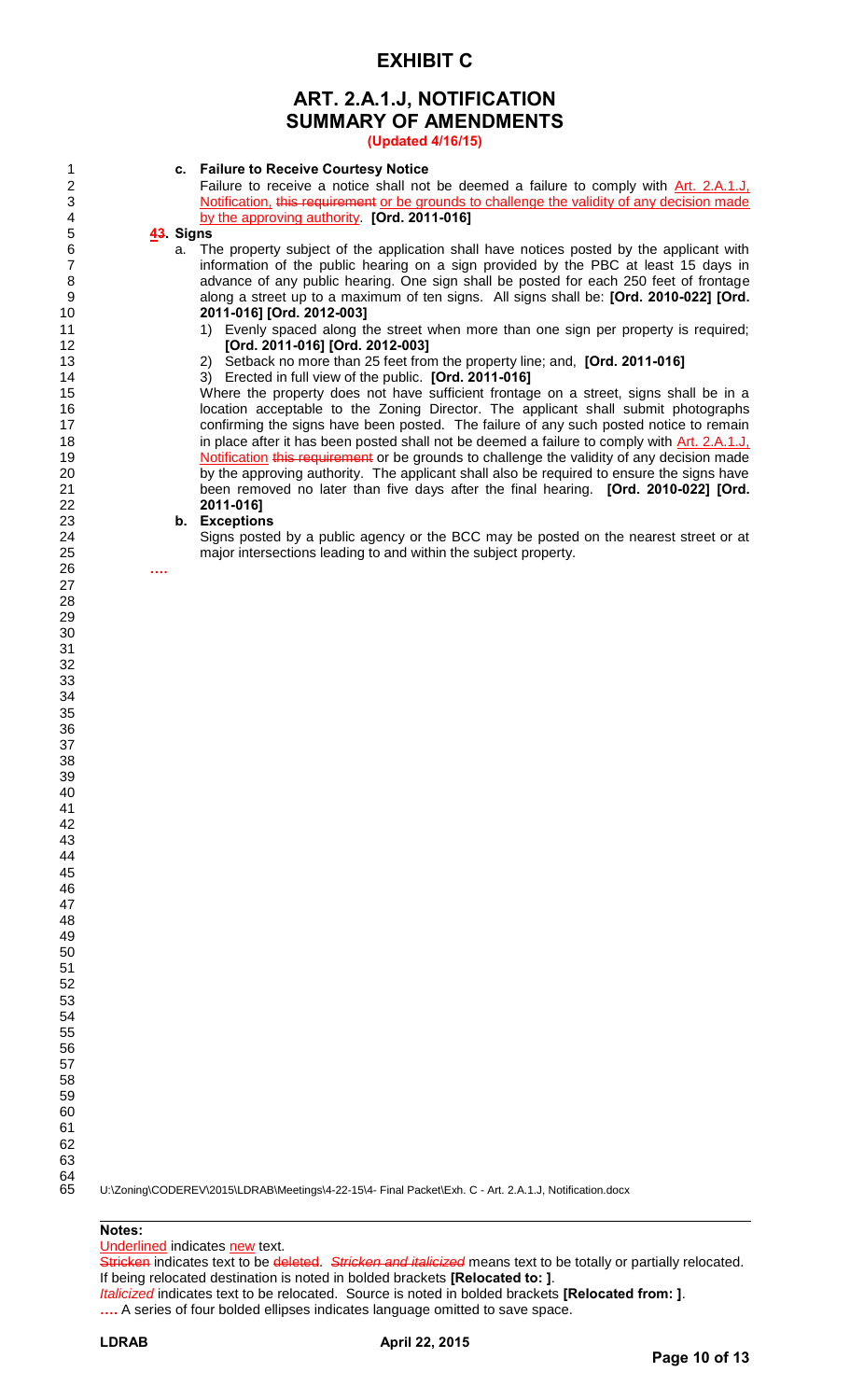## **EXHIBIT D**

# **LOADING AREA SCREENING SUMMARY OF AMENDMENTS**

**(Updated 4/16/15)** 

 $\frac{1}{2}$ 3

#### 2 **Part 1. ULDC Art. 6.B.1.F, Screening (page 34 of 39), is hereby amended as follows:**

#### **Reason for amendments:** [Zoning]

- 1. Delete requirement for covered loading areas, which has a minimal at best impact on mitigating visual appearance or potential nuisances to adjacent properties or R-O-W. Noting that the standard for screening was originally only applicable when two or more loading spaces (e.g. definition of loading area) were located within 100 feet of a parcel with a residential future land use designation, zoning district or use, which was inadvertently omitted in a 2008 amendment [Round 2008-01, Ord. 2008- 037].
- 2. Allow for use of a Type II Waiver to allow for increase in minimum wall height or use of landscape screening within a residential incompatibility buffer where necessary to provide screening higher than the required eight-foot wall. A wall within a non-residential perimeter landscape buffer is limited to a maximum of eight feet in height, which may conflict with loading area screening requirements if greater than eight feet, and use of a berm isn't feasible or sufficient to meet required screening. While a Type II Variance is still an option, not all projects may be able to prove a hardship necessary to obtain Variance approval.
- 3. Simplify exemptions for consistency with format and construction of other similar exemptions within the ULDC.

#### 4 **CHAPTER B LOADING STANDARDS**

#### 5 **Section 1 Loading**

# 6 **F. Screening**

7 **1. Bay Doors** 

8 Bay doors shall be located and oriented away from residential property lines or setback a<br>9 minimum of 50 feet and screened from view. minimum of 50 feet and screened from view.

#### 10 **2. Loading Areas**

11 Loading areas, which may include loading spaces, docks and associated maneuvering areas, 12 that are *within 100 feet of a parcel with a residential FLU* designation*, zoning district or use;*  13 *or visible from a street R-O-W*, shall comply with the following: **[Ord. 2008-037]** 

- 14 a. within 100 feet of a parcel with a residential FLU, zoning district or use; or **[Ord. 2008-** 15 **037]**
	- b. visible from a street R-O-W.
- 17 a. shall be screened by an opaque wall barrier of a height necessary to screen vehicles 18 *from view*, to include a *wall* a minimum of eight feet in height, that is architecturally 19 compatible with the adjacent structure, unless exempted pursuant to Art. 6.B.1.F.4 below. 20 The wall shall be of a height necessary to screen vehicles from view. Where applicable, 21 screening required in addition to the eight foot wall shall be as follows:
- 22 1) unless located within a residential incompatibility buffer: a taller wall, installation of 23 the wall on a berm, or opaque landscape material; or,
- 24 2) if located within an incompatibility buffer: installation of the wall on a berm, or 25 approval of a Type II Waiver to either increase the height of the wall above eight feet, 26 or allow for use of opaque landscape screening.
- 27 b. foundation Foundation planting shall be provided on the exterior side of the wall, unless 28 located within a perimeter landscape buffer. **[Ord. 2008-037]**

# 29 **3. Single Tenant**

Single tenant users over 50,000 square feet in a PDD or TDD shall provide a roof over 31 loading areas in addition to the requirements pursuant to Art. 6.B.1.F.2. **[Ord. 2008-037]** 32 **c 4. Exemptions** 

Loading area screening is not required if any of the following standards are satisfied The 34 BCC, ZC DRO may exempt loading areas from screening requirements as listed below, 35 provided the applicant demonstrates compliance with Art. 6.A.1.A, Purpose and Intent:

36 1)a. the loading area is obstructed from view by an existing landscape buffer; a preserve or a structure; **[Ord. 2008-037]** 37 or a structure; **[Ord. 2008-037]**<br>38 2) a structure or tenant consisting

38 2<u>)</u>b. a structure or tenant consisting of 10,000 square feet or less; **[Ord. 2008-037]**<br>39 3 3)c. a single loading space; or **[Ord. 2008-037]** 39 3)c. a single loading space; or **[Ord. 2008-037]** 

4)d. the WCRAO Executive Director may exempt a loading space from screening 41 requirements for parcels located in the WCRAO, pursuant to Art. 3.B.14.I.2. **[Ord.**  42 **2008-037]**

44 This space intentionally left blank.

#### **Notes:**

43

45

Underlined indicates new text.

Stricken indicates text to be deleted. *Stricken and italicized* means text to be totally or partially relocated. If being relocated destination is noted in bolded brackets **[Relocated to: ]**.

*Italicized* indicates text to be relocated. Source is noted in bolded brackets **[Relocated from: ]**. **….** A series of four bolded ellipses indicates language omitted to save space.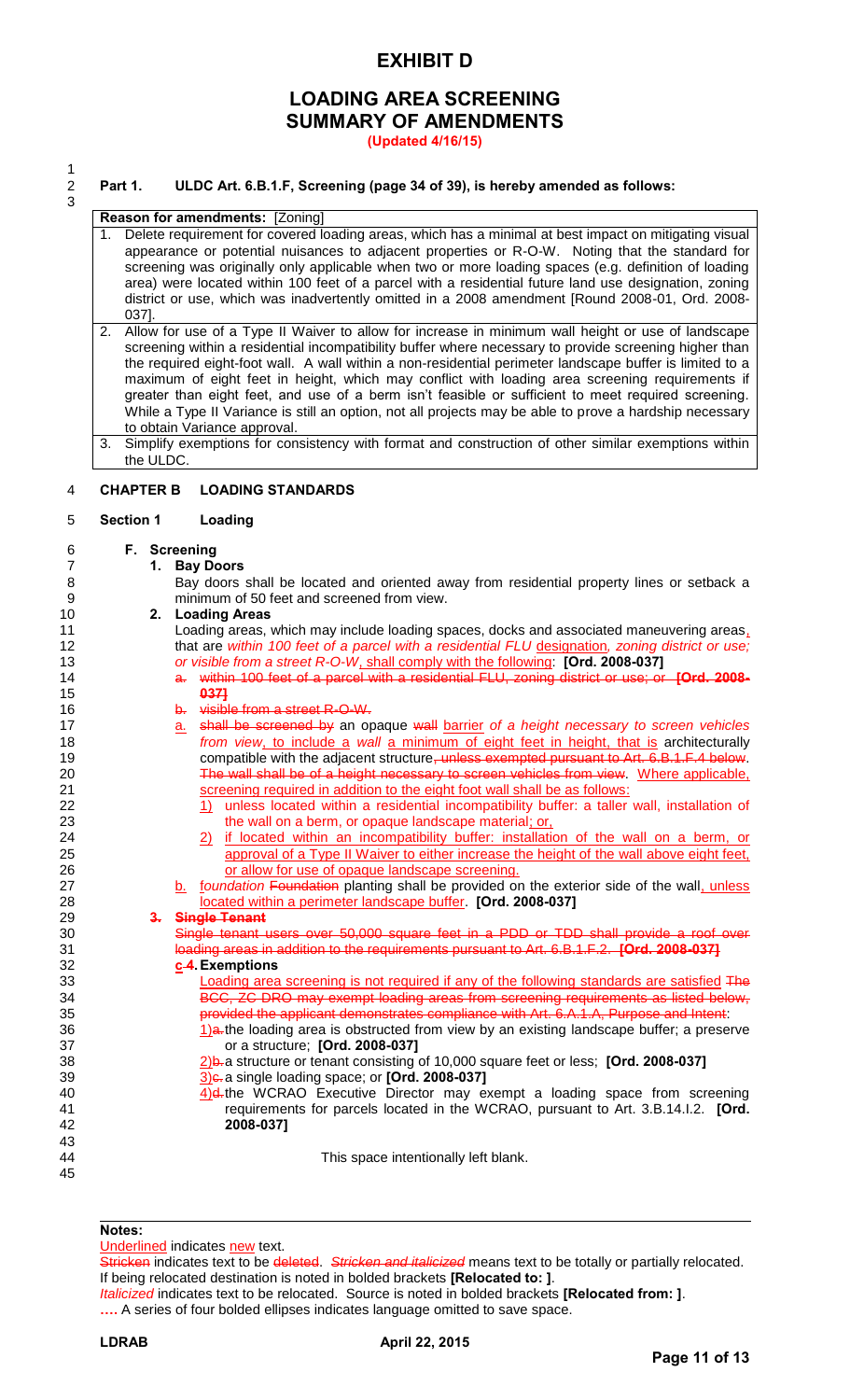### **EXHIBIT D**

### **LOADING AREA SCREENING SUMMARY OF AMENDMENTS (Updated 4/16/15)**

 $\begin{array}{c} 1 \\ 2 \\ 3 \end{array}$ 

 $\overline{\mathbb{F}}$ 

 **Part 2. ULDC Table 2.B.2.G, Summary of Type II Waivers (page 28 of 87), is hereby amended as follows:** 

**Reason for amendments: [Zoning]** 

#### **Table 2.B.2.G - Summary of Type II Waivers**

| Type II Waiver Summary List                                                |
|----------------------------------------------------------------------------|
| <b>GAO Minimum Density Requirements</b>                                    |
| Urban Redevelopment Area                                                   |
| <b>PDD</b> Frontage                                                        |
| PDD Cul-de-sacs                                                            |
| <b>AGR TMD Parking Structure</b>                                           |
| <b>IAGR TMD Block Structure</b>                                            |
| Communication Towers                                                       |
| Large Scale Commercial Development Location of Front Side and Rear Parking |
| Loading Area Screening within a residential incompatibility buffer         |
| [Ord. 2012-027]                                                            |

U:\Zoning\CODEREV\2015\LDRAB\Meetings\4-22-15\4- Final Packet\Exh. D - Loading Area Screening.docx

#### **Notes:**

Underlined indicates new text.

Stricken indicates text to be deleted. *Stricken and italicized* means text to be totally or partially relocated. If being relocated destination is noted in bolded brackets **[Relocated to: ]**. *Italicized* indicates text to be relocated. Source is noted in bolded brackets **[Relocated from: ]**. **….** A series of four bolded ellipses indicates language omitted to save space.